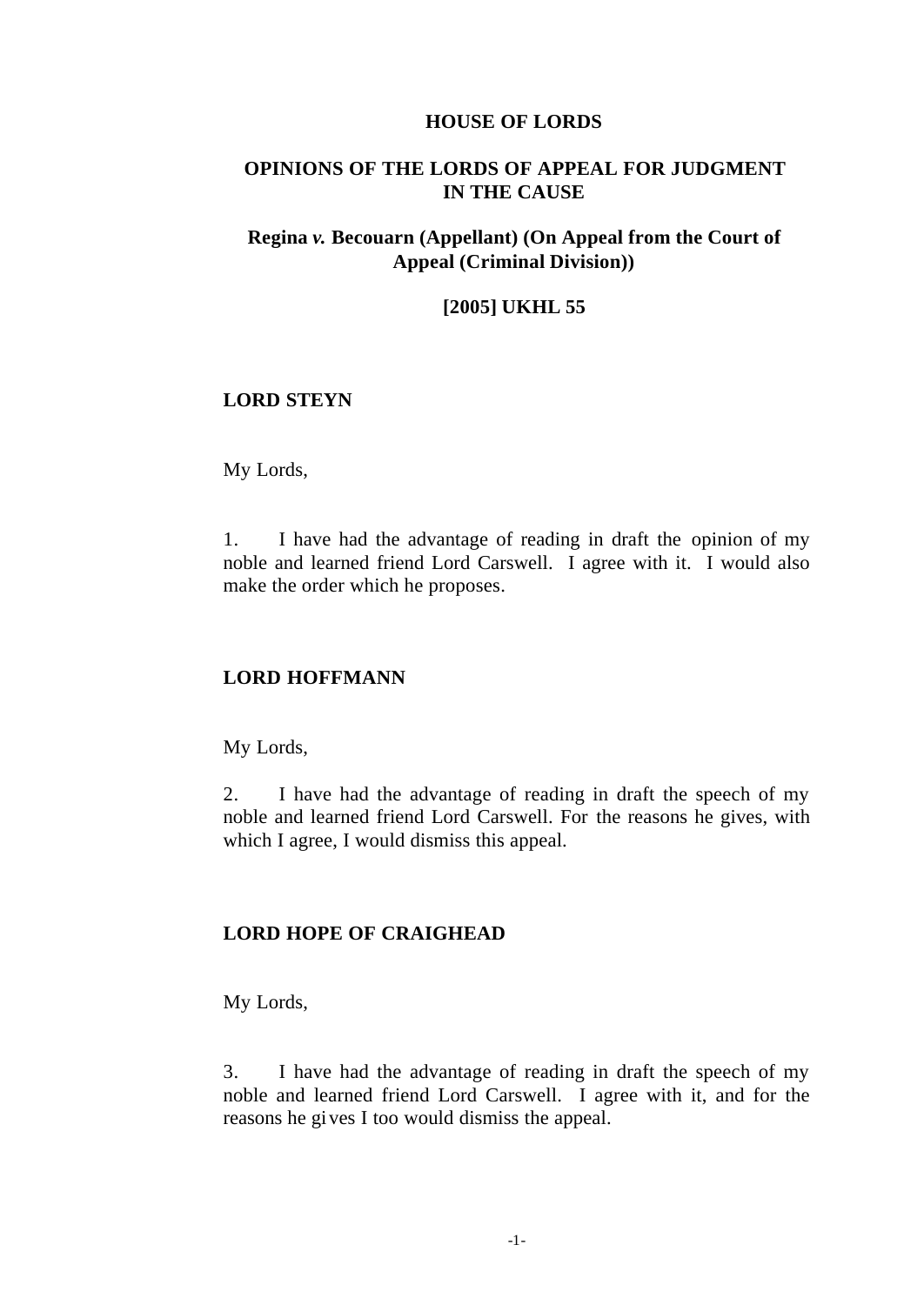# **LORD SCOTT OF FOSCOTE**

My Lords,

4. For the reasons given by my noble and learned friend Lord Carswell, with which I agree, I too would dismiss this appeal and make the order which he proposes.

# **LORD CARSWELL**

My Lords,

5. The appellant Darren Becouarn was on 26 May 2000 convicted in the Crown Court at Liverpool after a retrial before Gray J and a jury on two counts of murder and sentenced to imprisonment for life. His defence involved imputations on the character of the main prosecution witnesses, and accordingly by the nature of the questions asked on his behalf in their cross-examination he put his character in issue. The judge at the previous trial Owen J ruled that his previous convictions could be put to him if he gave evidence. The appellant did not give evidence either at that trial or on the retrial. On the retrial Gray J directed the jury, in accordance with section 35 of the Criminal Justice and Public Order Act 1994 ("the 1994 Act"), that they could, if they thought proper to do so, draw the inference that the only sensible reason for his failure to give evidence was because he could not give an answer to or explanation of the Crown evidence, or none that would have stood up to cross-examination.

6. The appellant claimed in the Court of Appeal and before your Lordships' House that the direction was unfair to him, because at least one of the reasons for his not giving evidence was, or might have been, because he feared the prejudicial effect which could have followed if the jury learned of his previous convictions. It was submitted on his behalf that the judge should have decided either that his convictions should not be put in evidence or that in the circumstances a section 35 direction should not be give n. Failing that, it was suggested that he should have given a *Lucas* type direction (*R v Lucas* [1981] QB 720), indicating that there may have been reasons for the appellant's failure to give evidence other than inability to give an explanation or answer.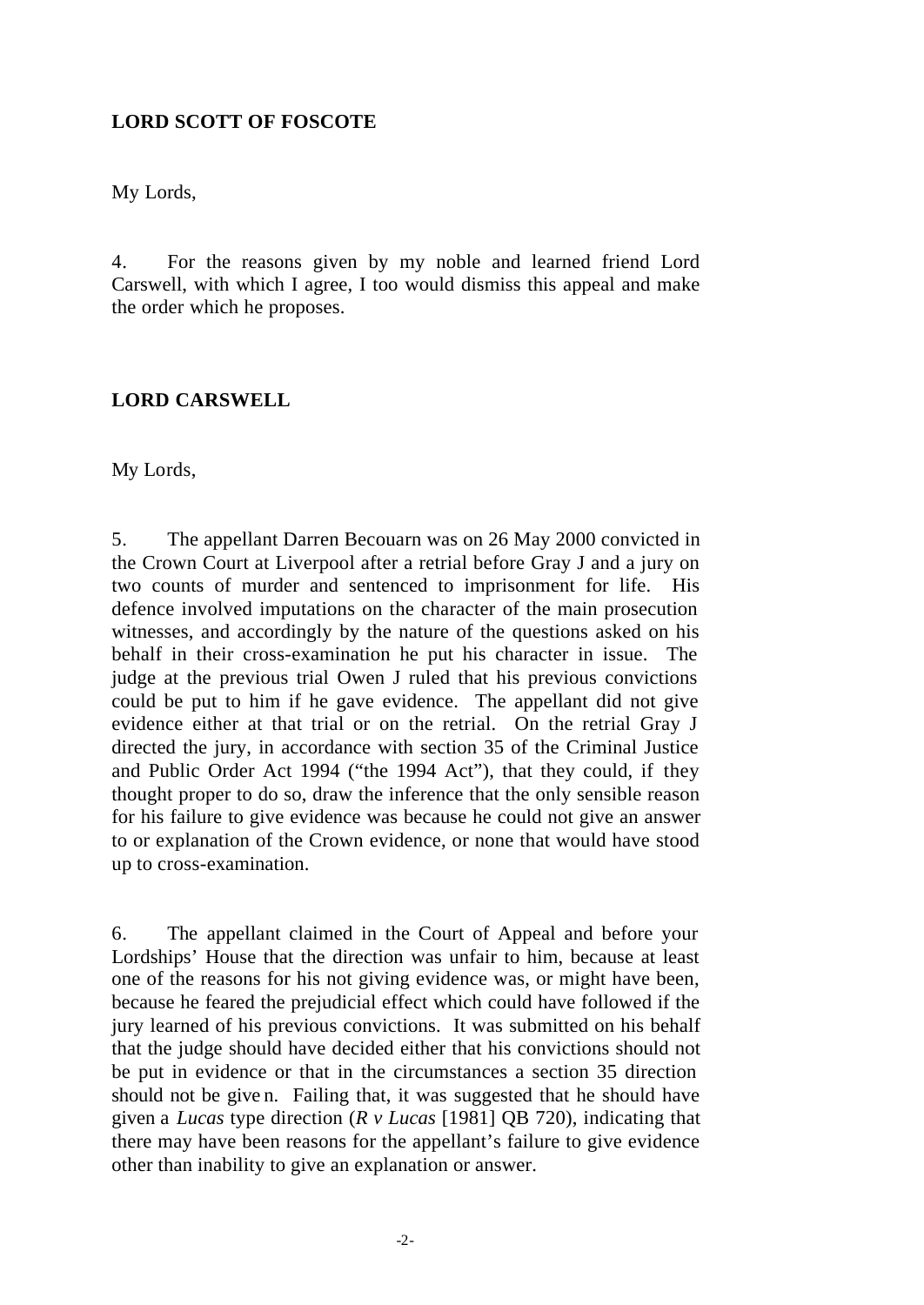7. The facts proved by the prosecution at the appellant's trial have been succinctly set out in the judgment of the Court of Appeal and I can summarise them briefly. On 1 October 1998 two men, Kevin McGuire and Nathan Jones, were shot dead in a gymnasium by a gunman who escaped after the shooting on the back of a motor cycle. The appellant, who was arrested some four months later, was identified at an identification parade as the gunman by three witnesses who were in the gymnasium at the time. The appellant's case was that they deliberately made false identifications for their own improper purposes.

8. In addition there was an amount of circumstantial evidence which tended to connect the appellant with the acquisition and disguise of the getaway motor cycle. The Crown also relied on evidence concerning a call made from a mobile telephone traced to the appellant or his family very close to the time of the shooting. The Court of Appeal concluded that the prosecution evidence was such that the jury were quite entitled to convict on it and, since they considered that the jury were properly directed, the prosecution was safe. In my opinion the Court of Appeal was quite correct in this conclusion, subject to the issue about section 35 of the 1994 Act, and I do not regard it as necessary to examine this issue further. I shall instead focus on the main issue argued before the House, the effect of permitting the jury to draw an inference under section 35 in the circumstances of the case.

9. The position of a defendant in a criminal trial and the options open to him in relation to giving evidence have changed in very material respects since the end of the  $19<sup>th</sup>$  century. Until the passage of the Criminal Evidence Act 1898 ("the 1898 Act") the law did not permit him to give evidence on oath on his own behalf, restricting him to giving an unsworn statement from the dock. That Act made him generally a competent witness in his own defence, but did not make him compellable. From that time the defendant was quite entitled to decline to give evidence – the privilege generally termed the right of silence – but if he did testify, he was liable under section 1(e) of the Act to be asked any question in cross-examination, notwithstanding that it would tend to criminate him as to any offence with which he was charged in the proceedings.

10. Several consequences followed from other provisions in the 1898 Act. First, the prosecution was not permitted to comment adversely on the defendant's failure to give evidence (section  $1(b)$ ) and the trial judge's ability to comment on that was fairly closely circumscribed. The judge was in most cases bound to direct the jury that the defendant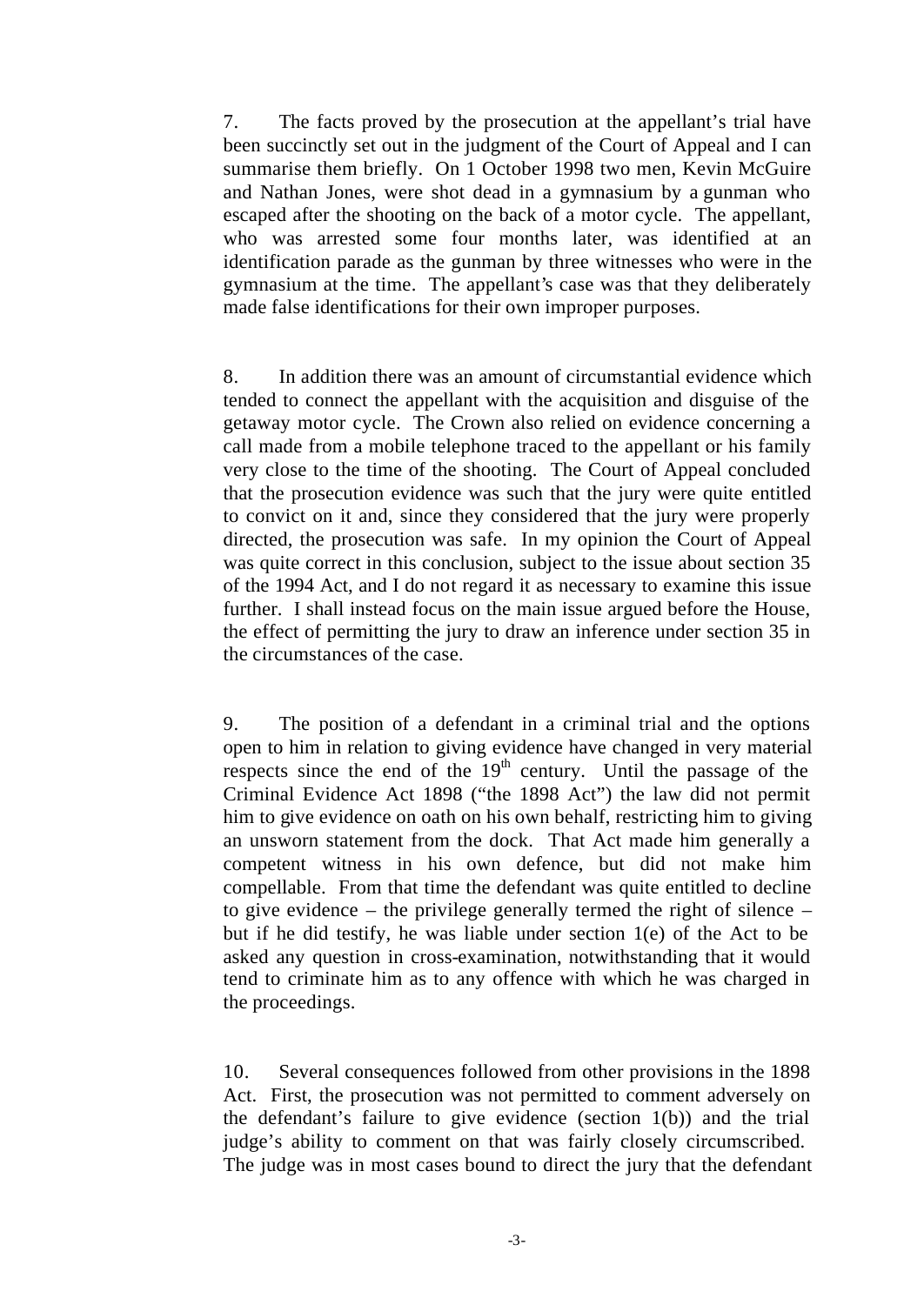was fully entitled to sit back and see if the prosecution had proved its case, and that they must not make any assumption of guilt from the fact that he had not gone into the witness box (see, eg, *R v Bathurst* [1968] 2 QB 99, 107-8, per Lord Parker CJ). The second consequence was that the defendant could not be asked about any previous convictions, unless he had "lost his shield" and incurred liability to such cross-examination by reason of, inter alia, putting his character in issue. This could occur if questions were asked or evidence was given with a view to establish his good character or, most commonly, if he attacked the character of the prosecution witnesses: section  $1(f)(ii)$ , and see the decision of the House in *R v Selvey* [1970] AC 304 on the operation of this provision. Thirdly, if the defendant put his character in issue by attacking the character of the prosecution witnesses, but did not himself give evidence, he escaped the consequences of having his convictions put in evidence (*R v Butterwasser* [1948] 1 KB 4).

11. Although practitioners reckoned that the ability to give evidence conferred by the 1898 Act was a not unmixed blessing, it enabled those defendants who wished to put forward their own evidence in support of their case to do so, while those who wished to stay silent and challenge the sufficiency of the prosecution case were able to follow that course. Criticism of the state of the law, not least of the effect of the ruling in *R v Butterwasser*, and the degree of advantage which it conferred on defendants in criminal trials, mounted -- in the Eleventh Report of the Criminal Law Revision Committee (1972) (Cmnd 4991) p 83, para 131 it is stated that "To many it is highly objectionable that the accused should be able to do this with impunity." Eventually Parliament enacted the provisions contained in section 35 of the Criminal Justice and Public Order Act 1994 ("the 1994 Act"), with the objective of redressing the perceived imbalance:

## **35 Effect of accused's silence at trial**

- (1) At the trial of any person … for an offence, subsections (2) and (3) below apply unless—
	- (a) the accused's guilt is not in issue; or
	- (b) it appears to the court that the physical or mental condition of the accused makes it undesirable for him to give evidence;

but subsection (2) below does not apply if, at the conclusion of the evidence for the prosecution, his legal representative informs the court that the accused will give evidence or, where he is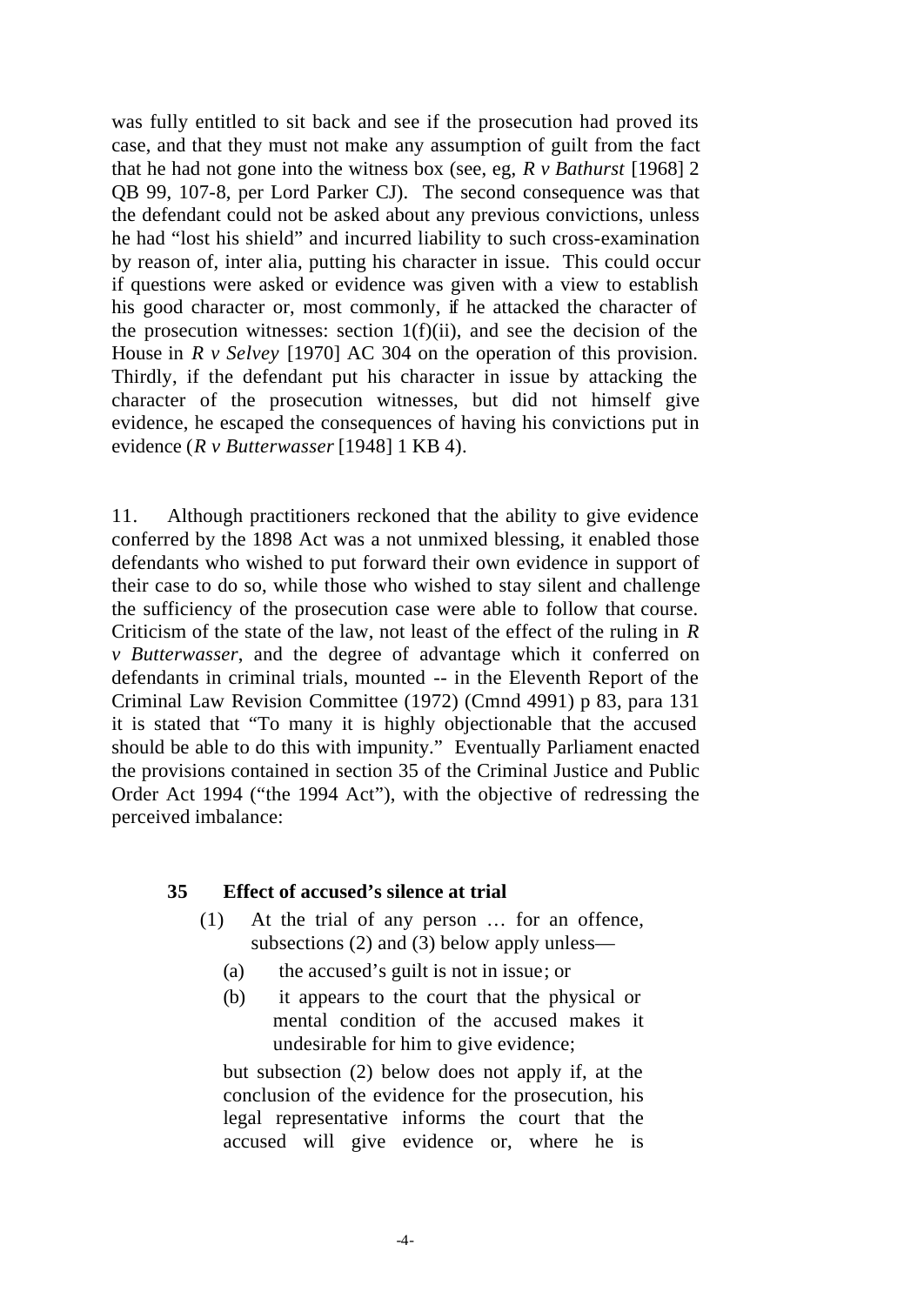unrepresented, the court ascertains from him that he will give evidence.

- (2) Where this subsection applies, the court shall, at the conclusion of the evidence for the prosecution, satisfy itself (in the case of proceedings on indictment, in the presence of the jury) that the accused is aware that the stage has been reached at which evidence can be given for the defence and that he can, if he wishes, give evidence and that, if he chooses not to give evidence, or having been sworn, without good cause refuses to answer any question, it will be permissible for the court or jury to draw such inferences as appear proper from his failure to give evidence or his refusal, without good cause, to answer any question.
- (3) Where this subsection applies, the court or jury, in determining whether the accused is guilty of the offence charged, may draw such inferences as appear proper from the failure of the accused to give evidence or his refusal, without good cause, to answer any question.
- (4) This section does not render the accused compellable to give evidence on his own behalf, and he shall accordingly not be guilty of contempt of court by reason of a failure to do so.
- (5) For the purposes of this section a person who, having been sworn, refuses to answer any question shall be taken to do so without good cause unless—
	- (a) he is entitled to refuse to answer the question by virtue of any enactment, whenever passed or made, or on the ground of privilege; or
	- (b) the court in the exercise of its general discretion excuses him from answering it.
- $(6)$
- (7) This section applies—
	- (a) in relation to proceedings on indictment for an offence, only if the person charged with the offence is arraigned on or after the commencement of this section;
	- (b) in relation to proceedings in a magistrates' court, only if the time when the court begins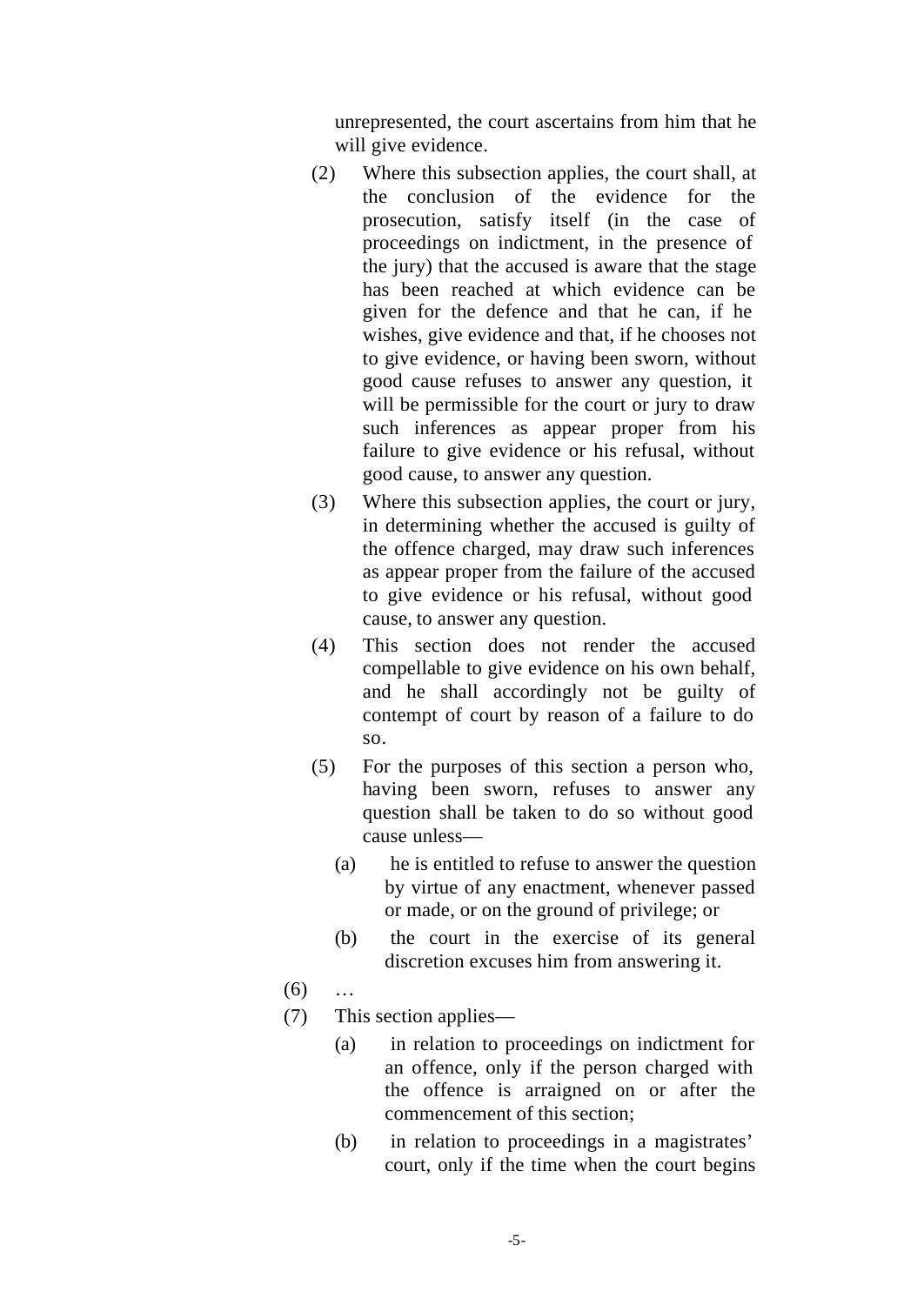## to receive evidence in the proceedings falls after the commencement of this section.

12. Very shortly after the 1994 Act came into operation a challenge was mounted to the validity of directions given in pursuance of section 35. In *R v Cowan* [1996] QB 373 the Court of Appeal considered the effect of the section and the specimen direction published by the Judicial Studies Board (JSB) as a suggested model for use by judges when section 35 applied. The specimen direction, set out at pp 380-381, was in the following terms:

"The defendant has not given evidence. That is his right. But, as he has been told, the law is that you may draw such inferences as appear proper from his failure to do so. Failure to give evidence on its own cannot prove guilt but depending on the circumstances, you may hold his failure against him when deciding whether he is guilty. [There is evidence before you on the basis of which the defendant's advocate invites you not to hold it against the defendant that he has not given evidence before you namely … If you think that because of this evidence you should not hold it against the defendant that he has not given evidence, do not do so.] But if the evidence he relies on presents no adequate explanation for his absence from the witness box then you may hold his failure to give evidence against him. You do not have to do so. What proper inferences can you draw from the defendant's decision not to give evidence before you? If you conclude that there is a case for him to answer, you may think that the defendant would have gone into the witness box to give you an explanation for or an answer to the case against him. If the only sensible explanation for his decision not to give evidence is that he has no answer to the case against him, or none that could have stood up to cross-examination, then it would be open to you to hold against him his failure to give evidence. It is for you to decide whether it is fair to do so.' (The words in square brackets are to be used only where there is *evidence.*)"

13. The three appellants in *Cowan* were convicted of different crimes in different trials. None of them gave evidence at their trials. In the case of two it was stated to the Court of Appeal that it was because they wished to avoid cross-examination about their previous convictions, and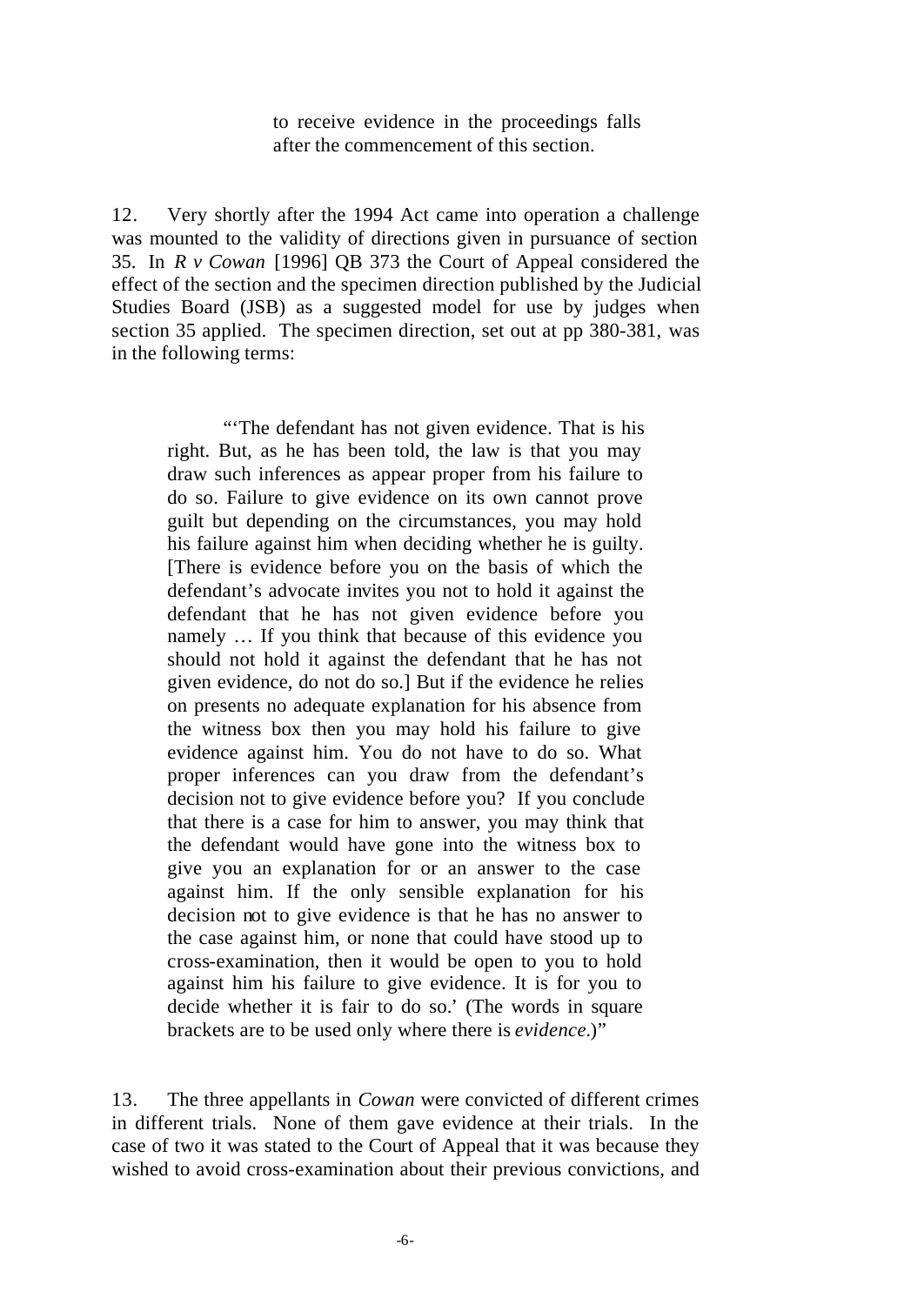in the case of the third, who had no convictions, it was alleged that he had a strong but sensitive reason which was not disclosed either to the court of trial or the Court of Appeal. The judge in each case gave the jury a direction that they could draw inferences from the defendant's failure to give evidence. In one case the direction was modelled on the JSB specimen and in the other two the judges used their own wording. It was submitted on behalf of each appellant that the operation of section 35 in those circumstances was unfair and contrary to established principles of the criminal law and that the convictions should be set aside. The content of the individual directions was also attacked. The Court of Appeal rejected the general argument based on unfairness. It upheld two of the convictions, but allowed the appeal in the third case on grounds related to the content of the direction.

14. Counsel for the appellants suggested in argument a number of reasons for silence at trial which might be consistent with innocence, including the existence of previous convictions on which the defendant might be cross-examined. Lord Taylor of Gosforth CJ, giving the judgment of the court, regarded this reason as an insufficient ground for claiming that the jury should not be told that it might draw an adverse inference from the defendant's failure to give evidence, stating at p 380:

"In particular, we should deal specifically with two of the suggested 'good reasons.' First, the general proposition that a previous criminal record upon which a defendant could be cross-examined(if he has attacked prosecution witnesses) is a good reason for directing a jury that they should not hold his silence against him, would lead to a bizarre result. A defendant with convictions would be in a more privileged position than one with a clean record. The former could avoid submitting himself to crossexamination with impunity; the latter could not. We reject that proposition."

15. Lord Taylor expressed approval of the JSB specimen direction and went on, at p 381, to set out certain essentials for a sound direction on this issue:

"We consider that the specimen direction is in general terms a sound guide. It may be necessary to adapt or add to it in the particular circumstances of an individual case. But there are certain essentials which we would highlight.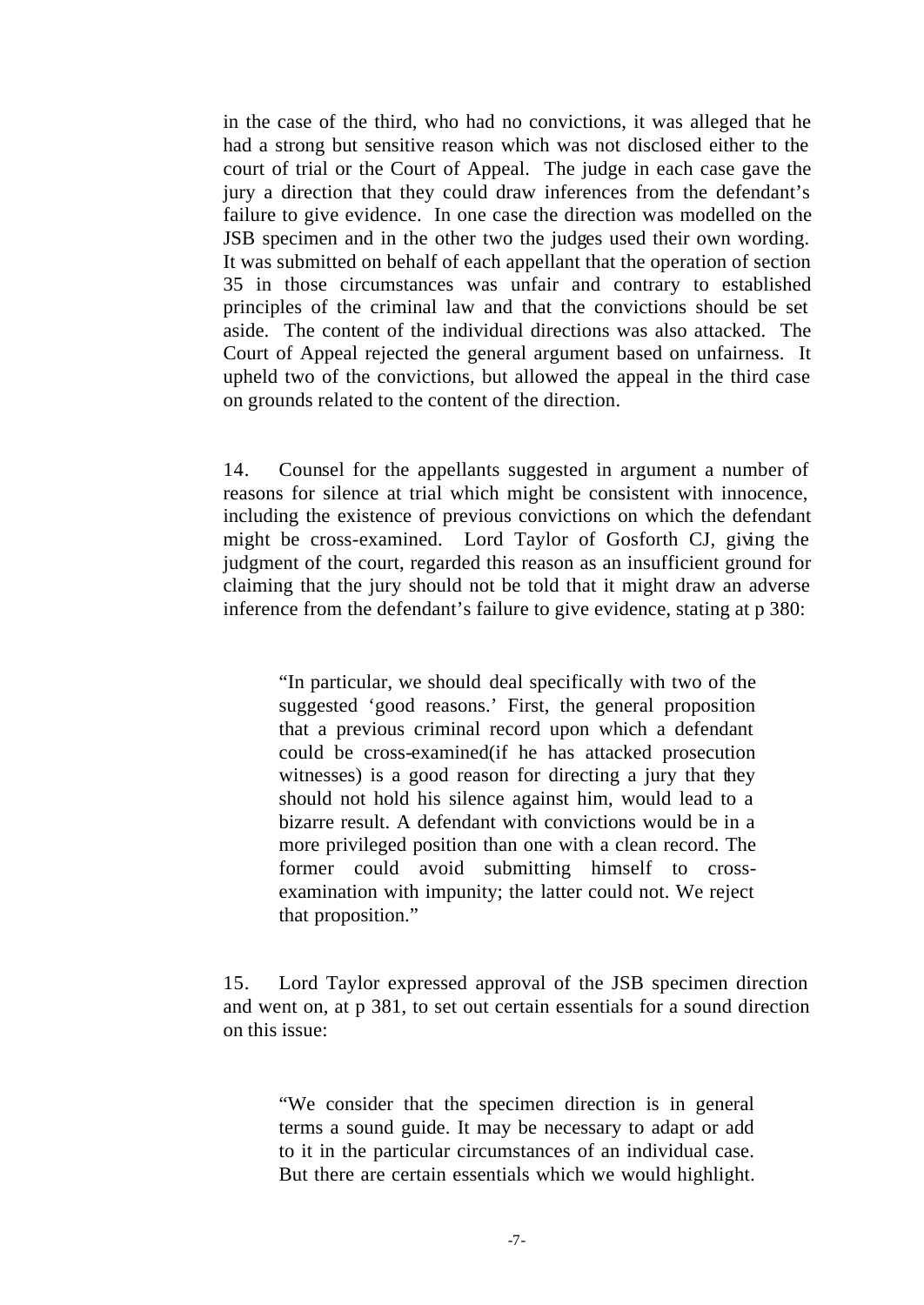(1) The judge will have told the jury that the burden of proof remains upon the prosecution throughout and what the required standard is. (2) It is necessary for the judge to make clear to the jury that the defendant is entitled to remain silent. That is his right and his choice. The right of silence remains. (3) An inference from failure to give evidence cannot on its own prove guilt. That is expressly stated in section 38(3) of the Act. (4) Therefore, the jury must be satisfied that the prosecution have established a case to answer before drawing any inferences from silence. Of course, the judge must have thought so or the question whether the defendant was to give evidence would not have arisen. But the jury may not believe the witnesses whose evidence the judge considered sufficient to raise a prima facie case. It must therefore be made clear to them that they must find there to be a case to answer on the prosecution evidence before drawing an adverse inference from the defendant's silence. (5) If, despite any evidence relied upon to explain his silence or in the absence of any such evidence, the jury conclude the silence can only sensibly be attributed to the defendant's having no answer or none that would stand up to crossexamination, they may draw an adverse inference."

He then added, at p 383:

"Finally, we wish to make it clear that the rule against advocates giving evidence dressed up as a submission applies in this context. It cannot be proper for a defence advocate to give to the jury reasons for his client's silence at trial in the absence of evidence to support such reasons."

16. The decision in *R v Cowan* was followed in *R v Taylor* [1999] Crim LR 77. The appellant, who had previous convictions, did not give evidence, and the trial judge gave a direction in accordance with section 35. The Court of Appeal rejected a submission by the appellant's counsel that the judge should have not have told the jury that they could draw inferences from the defendant's failure to give evidence. Buxton LJ, giving the judgment of the court, referred to *Cowan* and said that even if they were not bound by that decision they would follow it without hesitation.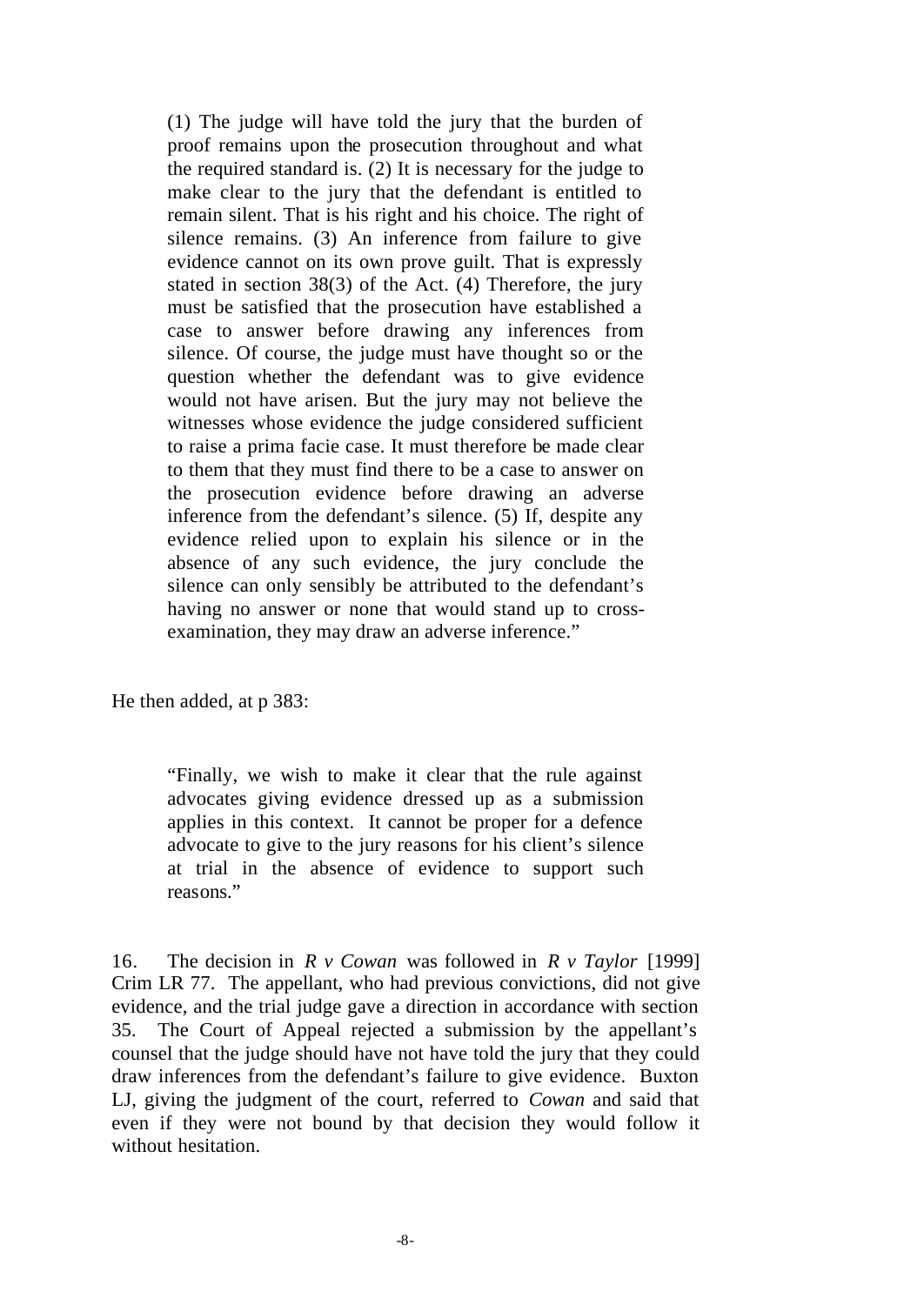17. At the first trial of the appellant in December 1999 an application was made on his behalf to the trial judge Owen J to exercise his discretion not to allow cross-examination of him in relation to his previous convictions. The judge gave a considered ruling, in which he took into account the impact of section 35 of the 1994 Act. He ruled that the convictions could be put in, with the exception of a recent one which included two counts of possession of a firearm with intent to commit an indictable offence, on the ground that if that conviction were revealed to the jury they might well, despite warning, consider propensity rather than credibility. The jury at that trial failed to agree and when his retrial took place before Gray J the appellant's counsel did not seek to challenge or vary the ruling made by Owen J.

18. When summing up to the jury Gray J gave them the following direction concerning the appellant's failure to give evidence:

"I now turn to the defence case. I cannot summarise the defence evidence because, as you know, the defence has not called Darren Becouarn to give evidence, nor have witnesses been called on his behalf. Nor, you have been told, did Darren Becouarn answer the questions that were asked of him during several police interviews. That, members of the jury, is [his] right. It is his right not to answer questions asked of him in interview and it is his right to remain silent at the trial and to require the prosecution to prove the case against him if they can.

You must not assume, members of the jury, that he is guilty just because he has not given evidence because a failure to give evidence cannot on its own prove guilt. However, as the defendant has been told, depending on the circumstances you may take into account his failure to give evidence when deciding on your verdict.

In the first place when considering the evidence that you have heard from the prosecution side you may bear in mind that there is no evidence from the defendant himself which in any way undermines or contradicts or explains the evidence that has been laid before you by the prosecution.

In the second place if, and I stress the word, if, if you think in all the circumstances it is right and fair to do so you are entitled, when deciding whether the defendant is guilty of the offences with which he is charged, to draw such inferences from his failure to give evidence as you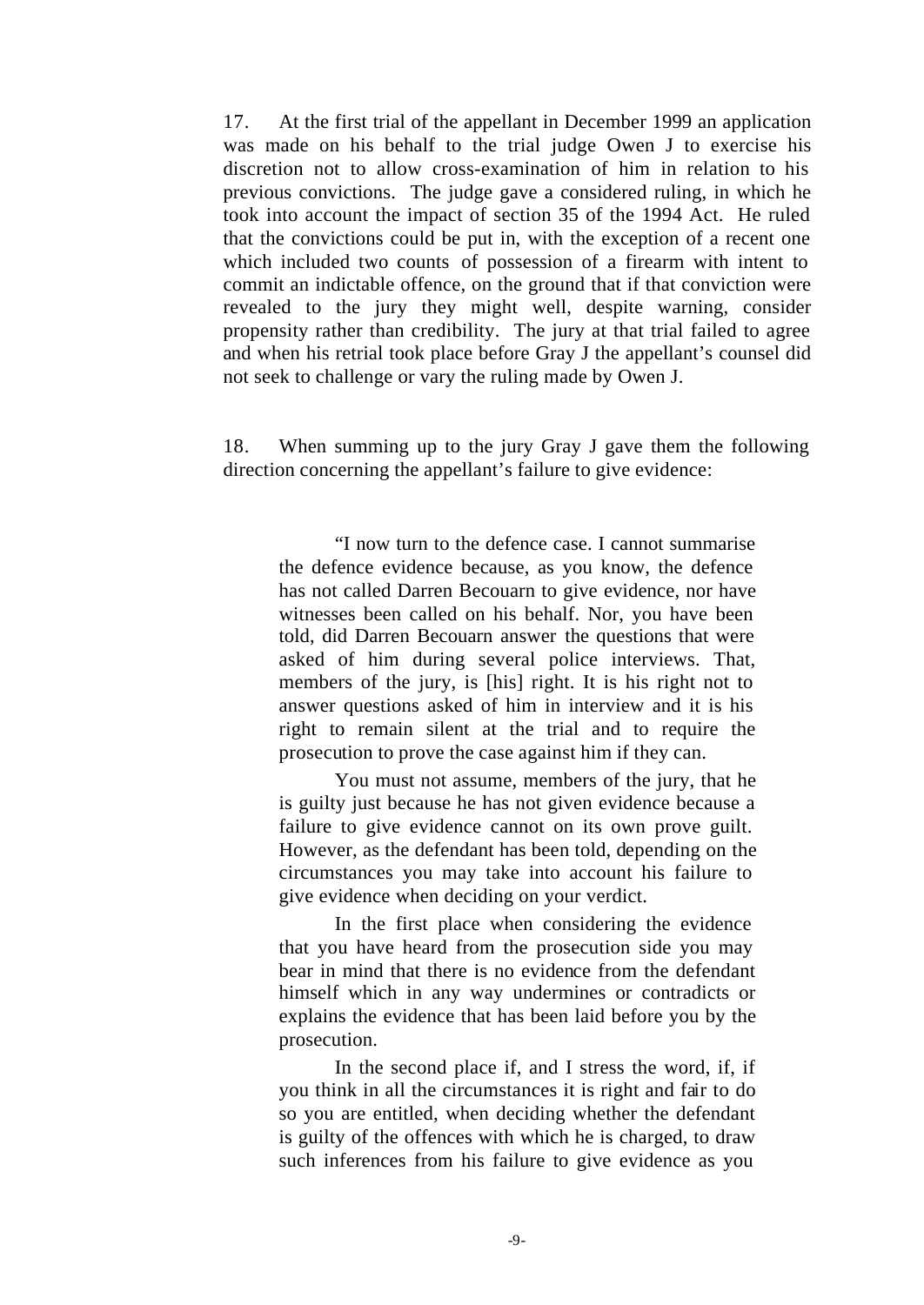think proper. In simple terms that means that you may hold his failure to give evidence against him.

You will want to know what inferences can properly draw from the defendant's decision not to give evidence. You should not start to consider whether to draw an adverse inference from the defendant's failure to give evidence until you have concluded that the prosecution case against him is sufficiently compelling to call for an answer from him. So if you do not think the prosecution case is sufficiently compelling to call for an answer, then you should not consider drawing any adverse inference against him from his failure to give evidence.

If, and only if, you conclude that there is a sufficiently compelling case to call for an answer by him then you may think that if he had an answer to it he would have gone into the witness box and told you what that answer is.

If, in your judgment, the only sensible reason for his decision not to give evidence is that he has no explanation or answer to give, or none that would stand up to cross-examination, then it would be open to you to hold against him his failure to give evidence. That is to take it into account as some additional support for the prosecution case. You are not bound to do so, it is a matter for you to decide whether you should do so."

Counsel acknowledged before the House that that was a proper direction, given the existence of the decision in *Cowan,* which was binding upon the judge.

19. Before the Court of Appeal (Tuckey LJ, Keith J and Sir Brian Smedley) counsel for the appellant invited the court to re-examine the decision in *Cowan*, which he submitted was wrong. He argued that the direction was misleading: the judge may believe from the course taken that the defendant has not given evidence because of his previous convictions, accordingly to direct the jury that they may infer that the only sensible reason is that he has no answer to the prosecution case will mislead them and is unfair. He submitted in the alternative that the judge should have given a direction akin to a *Lucas* direction on the reasons for lying, on the lines that there may be various possible other reasons why the defendant did not give evidence, as to which they cannot speculate. The court rejected both these arguments, holding that the direction was sound and in accordance with authority, and dismissed the appeal.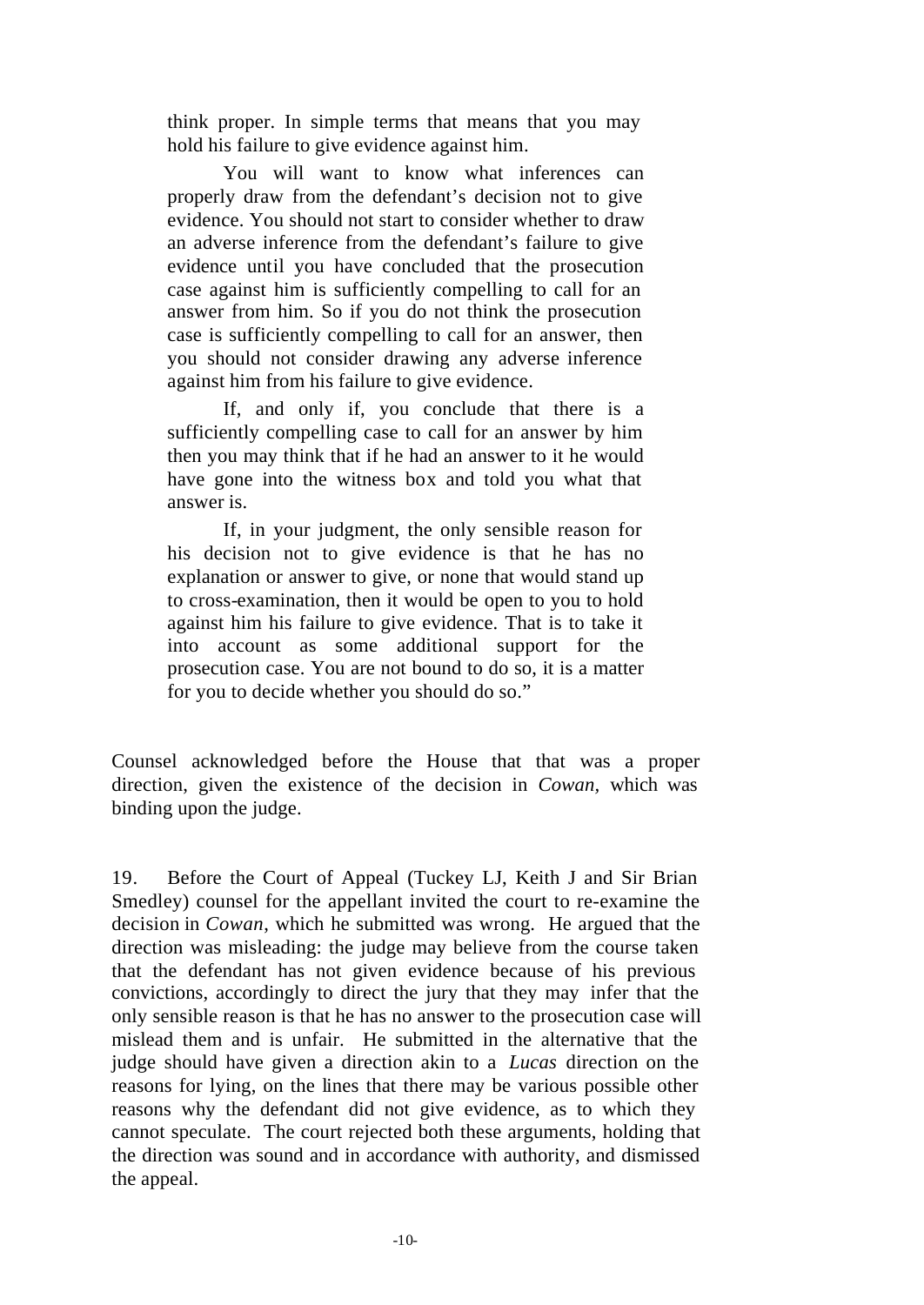20. The Court of Appeal certified that two points of law of general public importance were involved in its decision, but refused leave to appeal. The certified questions were as follows:

- "1. Where an accused has previous convictions and knows that as a result of the application of section 1 of the Criminal Evidence Act 1898 (as amended) he is liable to be cross-examined so as to elicit those convictions, is it always appropriate to give the jury a direction under section 35 of the Criminal Justice and Public Order Act 1994 that an adverse inference may be drawn against him if he decides not to give evidence; and if so
- 2. What should be the terms of such direction?"

21. Mr Edis QC for the appellant argued that unfairness resulted from the appellant's being faced with an impossible dilemma, which required him to make an invidious choice. If he did not give evidence, his convictions would not be mentioned, but the judge would direct the jury that they could draw an inference that the only sensible reason for his failure to give evidence was that he could not face cross-examination on his case. This might only be one of several reasons, and possibly a minor one, but his counsel could not put forward possible reasons, while prosecuting counsel could make very damaging comments about the defendant's silence. If, on the other hand, he did give evidence, so avoiding the damaging inference, he could be cross-examined about his previous convictions. That should in theory be done only for the purpose of damaging his credit, the principle being that since he has sought to undermine the credit of the prosecution witnesses it would be inequitable if the jury were allowed to entertain the impression that he was a person of good character deserving of credit. It is, however, a matter of notoriety that juries in practice are likely to regard them as indicators of propensity and so supportive of guilt. That piece of folk knowledge received some verification from a study commissioned by the Home Office and based on research carried out on the effect of bad character evidence on mock jurors (Sally Lloyd-Bostock, *The Effects on Juries of Hearing about the Defendant's Previous Criminal Record: a Simulation Study* [2000] Crim LR 734).

22. Mr Edis accordingly submitted that the judge in a case such as the present should either refuse to allow the defendant's convictions to be put to him or decline to make or permit adverse comment on his failure to give evidence. In the alternative, he repeated the suggestion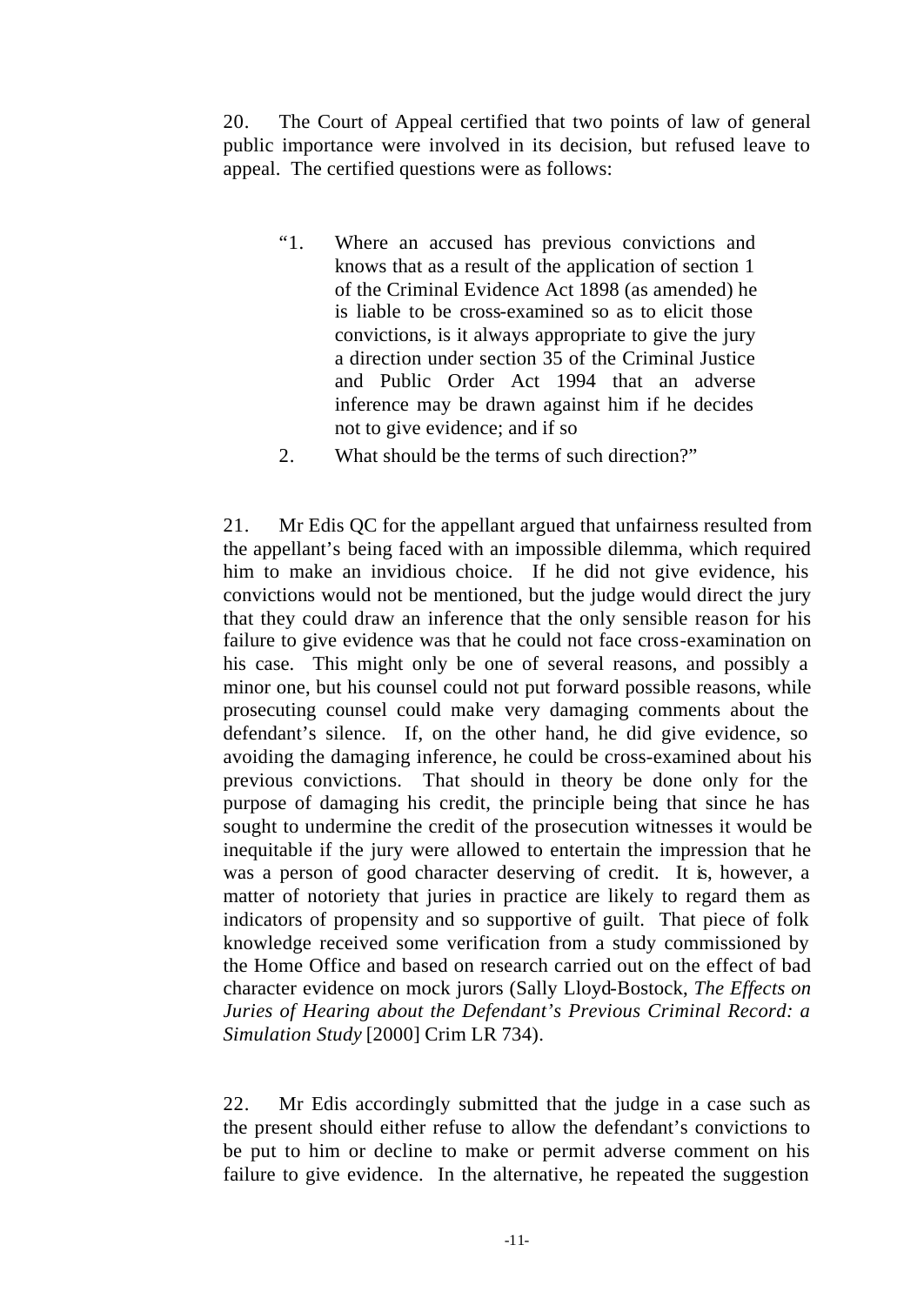which he had advanced in the Court of Appeal that the judge should give the jury a *Lucas*-type direction about possible reasons why the defendant may have wished to avoid giving evidence.

23. I am unable to accept that the operation of the law as contained in the decision in *Cowan* is unfair, certainly not to a degree which would require that law to be changed. It has to be remembered that the defendant's convictions can be put to him only in the defined circumstances set out in section 1(f) of the 1898 Act, the material one for present purposes being when he has attacked the character of the prosecution witnesses. In those circumstances it would in my view be altogether wrong if he could avoid having his own credibility undermined by the omission of reference to his previous convictions when he gives evidence. That would be misleading to the jury in a case where their decision may depend to a material extent on assessing the credibility of the prosecution witnesses and that of the defendant. It would be equally wrong if he could stay out of the witness box but still avoid having legitimate comment made about his failure to give evidence. It would also create the quite unjustifiable distinction between defendants with previous convictions and those with none to which Lord Taylor of Gosforth CJ referred in *Cowan* [1996] QB 373*.* I would affirmatively agree with his remark at p 380 of that case, which he repeated in *R v Napper* (1995) 161 JP 16, 22, that the operation of section 35 is not to be reduced or marginalised.

24. I do not find the suggestion made on behalf of the appellant of a *Lucas* type of direction helpful. Allusive hints of the nature contained in the suggested draft direction put forward in the appellant's printed case would be likely either to signal to jurors that the defendant has previous convictions or to set them off on a trail of unfounded speculation about the existence of other imaginary reasons. Secondly, fear of allowing in his convictions may be one element in his decision not to give evidence, but reluctance to face cross-examination may be another and much more predominant element. There does not appear to be any good reason why a defendant should shelter behind the suggestion that there may be some compelling reason for his failure to give evidence other than fear of cross-examination, when that may be quite misleading. I entirely agree with the observations of Tuckey LJ at paras 26 and 27 of his judgment in the Court of Appeal:

"26. The problem about this is that it does not cure the ill from which the current directions are said to suffer. It is misleading because in a case such as the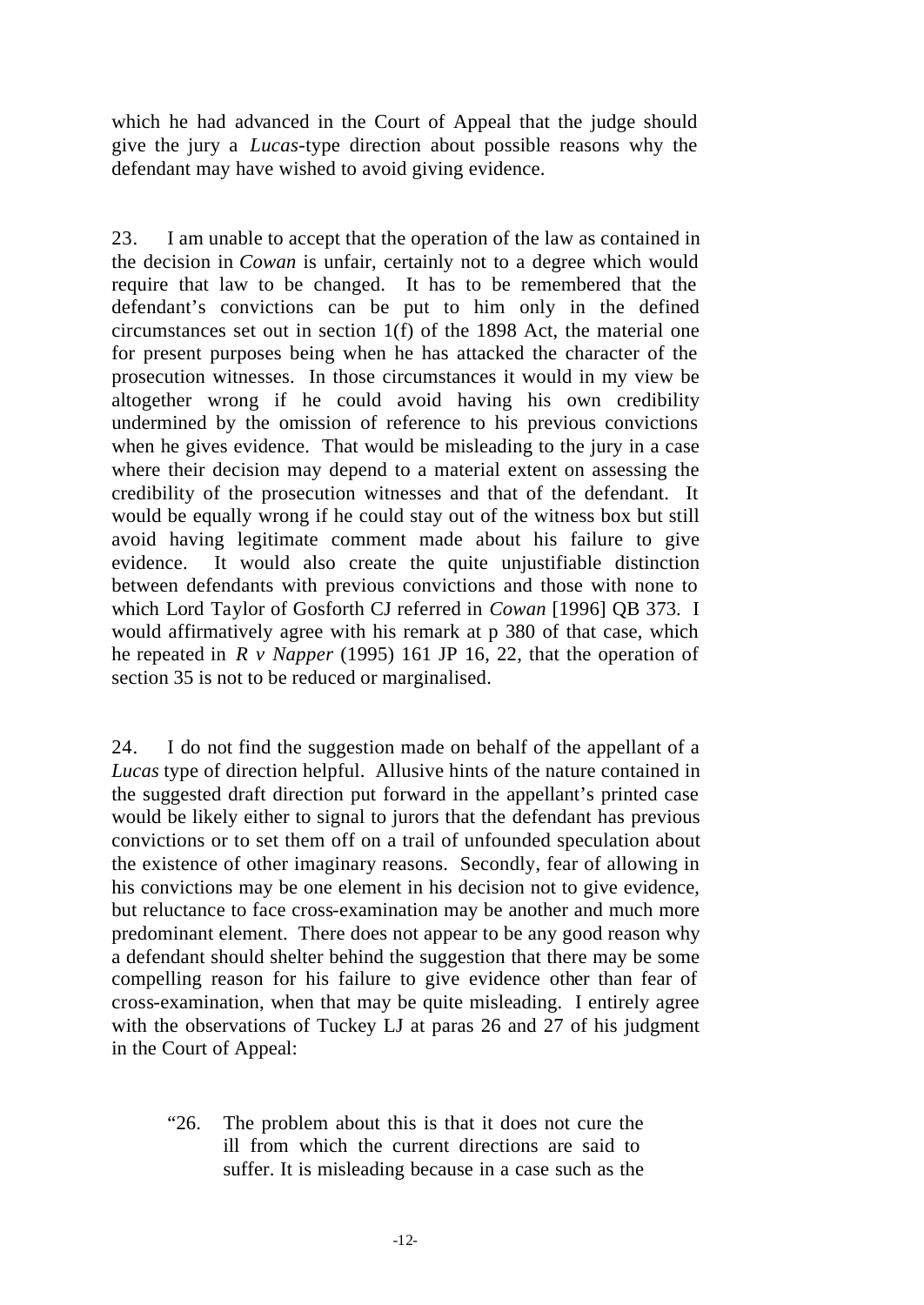present it does not and cannot suggest the reason why the defendant had not given evidence. We are not, therefore, persuaded that a modified direction of the kind suggested should be given in a case of this kind or should have been given in this case.

27. So what of this case? If ever there was a case for allowing cross-examination of the appellant on his previous convictions, this was it. It would have been quite unfair for him to have been allowed to attack the character of the prosecution witnesses in the way he did without the jury knowing about his character if he chose to give evidence. He did not, however, have to give evidence. The Act preserved his right of silence. No one knows why in fact the appellant decided not to give evidence. When he made this decision, for whatever reason, he knew what the consequences would be as a result of Owen J's ruling and the statutory warnings which the judges at his trials were required to and did give him."

25. I would regard the specimen JSB direction on drawing inferences as sufficiently fair to defendants, emphasising as it does that the jury must conclude that the only sensible explanation of his failure to give evidence is that he has no answer to the case against him, or none that could have stood up to cross-examination. This direction has been used for some years and appears to have stood the test of time. It goes without saying, however, that trial judges have full discretion to adapt even a tried and tested direction if they consider that to do so gives the best guidance to a jury and fairest representation of the issues.

26. I accordingly consider that the decision in *Cowan* was correct and that the Court of Appeal correctly decided the present case. I would dismiss the appeal. I would answer the first certified question in the affirmative, qualifying it by deleting the word "always", since there is an overriding discretion in the trial judge to decline to allow convictions to be put or inferences to be drawn where he thinks it unfair in the circumstances of the particular case: see *R v Cowan* [1996] QB 373, 380, 381-382 and cf *R v Napper* 161 JP 16, 22, per Lord Taylor of Gosforth CJ. The second question then does not arise.

27. It only remains to add that section 101 of the Criminal Justice Act 2003, which came into force on 15 December 2004, has effected a